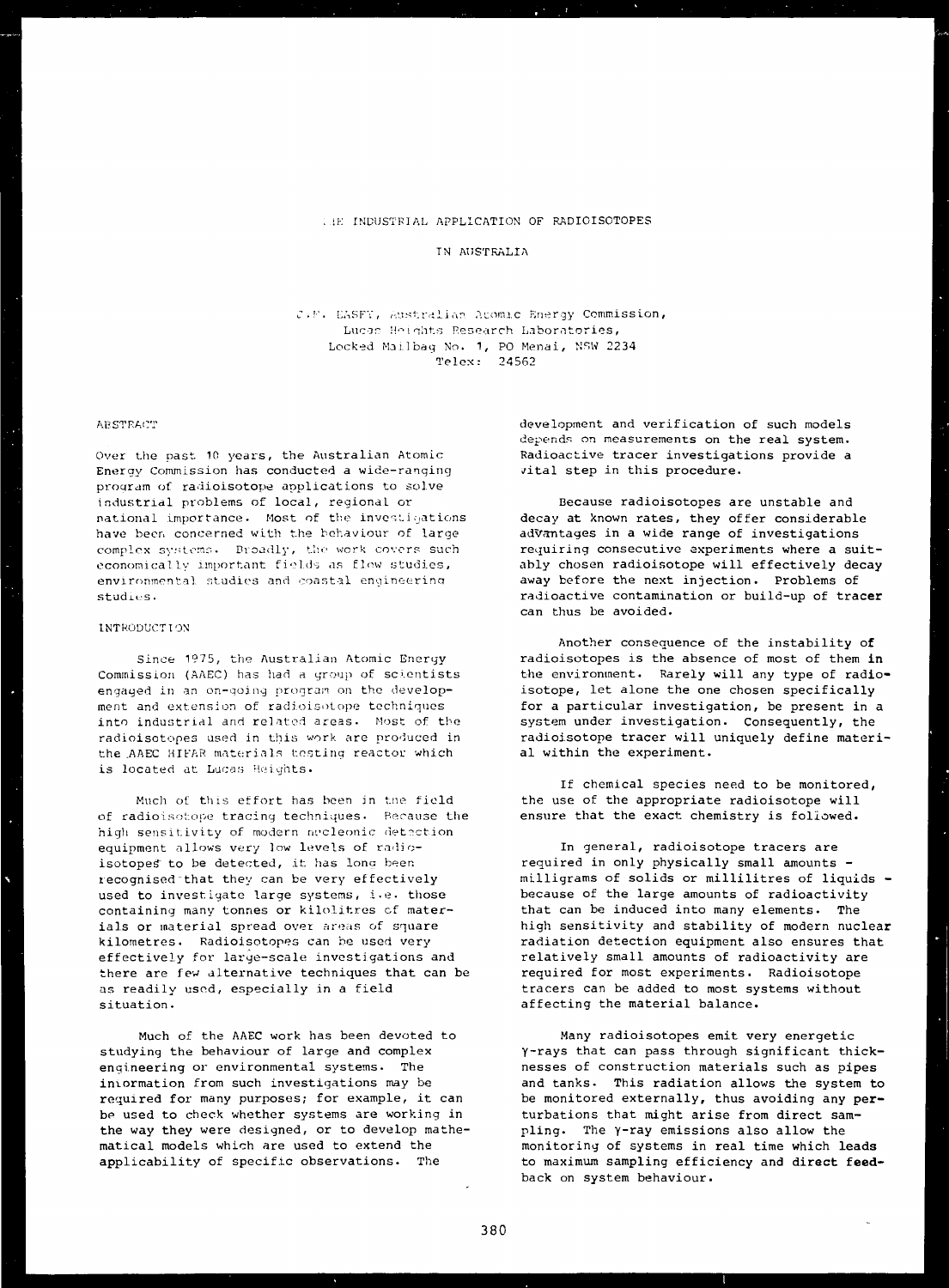For these reasons, radioisotopes are generally the most appropriate and cost-effective means of tracing large systems. Since the only indigenous supply of radioisotopes is in Sydney, a number of special logistics problems occur when work is carried out in other areas of Australia because of the large size of the country. Special techniques have been developed by the AADC to overcome some of these problems, for example extensive use is made of <sup>99m</sup>Tc which is available '•om AAEC designed technetium generators with stregths up to 80 GBq.

The scope of radioisotope tracer work carried out by the AAEC has involved most sectors of Australian industry including iron anJ steel, coal, chemical, petrochemical, natural gas, metallurgical, mineral, power generation, liquefied air plant, as well as port authorities, water and sewerage instrumentalities, and environmental agencies. Generally, the type of work undertaken can be classified into three fields:

- Flow studies involving flow rate measurements, residence times, leak-detection and wear.
- Environmental studies examining the behaviour of existing pollution inputs into the environment or predicting the effect of new inputs.
- Coastal engineering studies examining movement of sand in rivers, estuaries and near-shore areas, dredge spoil movement and sediment gauging.

Examples from each of these fields is discussed below.

# FLOW STUDIES

A. Hearth Drainage in Blast Furnaces The use of modern blast furnaces has revealed deficiencies in operating procedures developed for earlier types of furnace. Over the past 15 years, there has been a world-wide and vigorous program of research to understand the behaviour of the blast furnace, particularly the furnace hearth, in such areas as improvement of coke quality, and analysis of hearth drainage. Much of this effort has been devoted to developing mathematical models and the analysis of flow behaviour in laboratory scale models using glass bead/water systems.

Since 1979, the AAEC has carried out experiments at BHP Steel International on Nos 3 and 5 blast furnaces at Port Kembla (NSW) and on Nos 3 and 4 blast furnaces at Newcastle (NSW). The objectives are to measure the residence times of the molten iron and slag in the furnace, to determine whether there is a correlation between the furnace performance and residence times. The studies have also investigated the flow symmetry around the hearths.

Go d-'98, silver-110m and cobalt-60, in the form of wire or foil, are used to label the molten iron, and lanthanum-140 and scandium-46, in the form of oxides, are used to label the molten slag. Because of the large number of variables operating in a blast furnace, a large number of experiments have had to be carried out to determine how sensitive flow parameters are to changes in blast-furnace behaviour and output.

Work to date has produced encouraging results. In experiments investigating the hearth drainage behaviour in the presence of two different cokes on two occasions the radioisotope tracer studies picked up'a deteriorating flow behaviour over a three.to four week period. Both preceded major production difficulties in the furnaces.

This work is being extended to investigate the behaviour of lead blast furnaces.

B. Waste-water Treatment Lagoons Waste stabilisation ponds are used extensively throughout the world as the final stage in the treatment of sewage and other liquid wastes containing organic materials. In Australia, about 2900 hectares of ponds are inuse in 320 country areas where the effluents are ultimately discharged into rivers. The correct functioning of these lagoons is, therefore, vital to the preservation of unpolluted surface waters.

In many cases, pond systems are providing effluents which do not meet the high pollution control standards set by the state, largely because of the poor understanding of pond function rather than limitations of the pond method. The processes that destroy pathogens and remove organic material are biological, biochemical and chemical, but the creation of favourable conditions under which these processes will proceed at the desired rates is dependent on physical conditions in the pond system. A number of workers have cited the hydraulic (flow) behaviour of ponds as one of the major areas in which more knowledge is needed. Although hydraulic behaviour, particularly, hydraulic retention time distribution (RTD), is one of the most commonly used parameters in the design and theoretical modelling of pond behaviour, it is one of the least researched.

Since 1979, the AAEC has used radioactive tracer techniques to study flow patterns and RTDs in sewage treatment plants in New South Wales.<sup>1,2</sup> The flows have been traced using bromine-82, tritium and technetium-99m but the two tracers mainly used are <sup>99m</sup>Tc (in the form of pertechnetate) and tritiated water (HTO). We have found that the pertechnetate ion is a conservative tracer for water over the day time scale (i.e. four half-lives). Technetium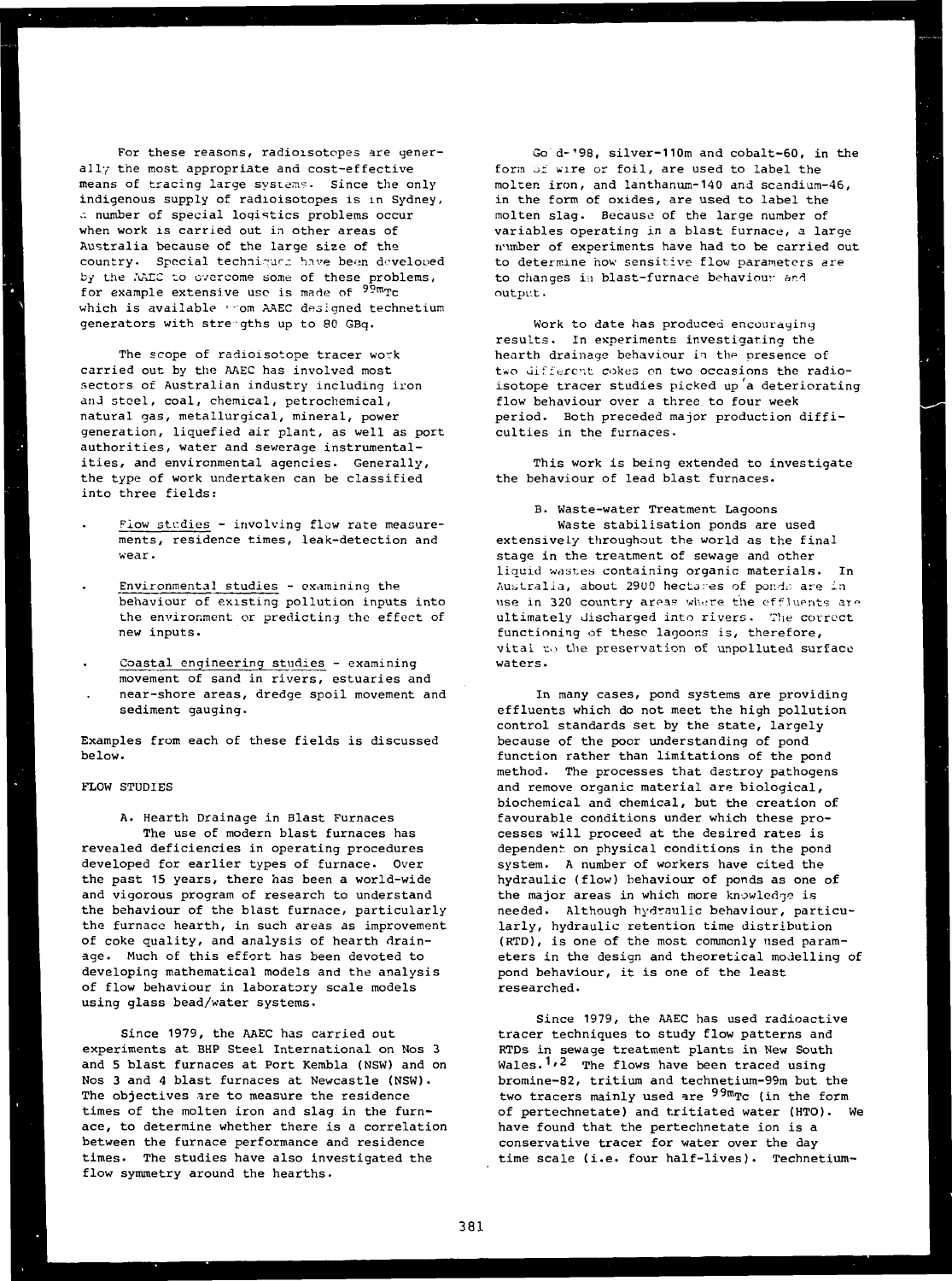99m has the other advantages of short half-life (6 h), a weak (140 keV)  $\gamma$ -ray emission and is readily obtainable from AAEC designed generators at strengths up to 80 GBq for remote location work. The  $\gamma$ -ray has only a short range in water (half thickness 4.5 cm) making it an ideal tracer to study the fine structure of water flow. It has shown up stratified flow behaviour along thermoclines on hot summer days and has identified wind-induced preferential flow regimes on windy days. Long term flow behaviour is monitored using HTO, the limitation of the measurement of the T in the laboratory rather than the field environment, being more than offset by the known conservative properties of this tracer.

Experiments have been set up on operating por.d systems which aim

- to look for variations due to seasonal and short-term weather factors,
- to improve the mathematical modelling of the RTDs,
- to correlate observed RTDs with the type of flow behaviour observed in in situ tracing experiments, and
- to study the efficacy and mechanism of baffling as a means of extending retention time.

These tracer studies have shown that the flow behaviour of individual ponds can deviate markedly from the design criteria. Weather has a marked influence on the flow processes.

C. Leak Studies in a Chemical Reactor Identification of the absence or presence of leaks in industrial plant has traditionally been an important part of radioisotope tracing work. In a few cases, a yes/no answer is all that is required but most investigations determine the rate of leakage. The choice of radioisotope to be used depends on the nature of the industrial plant process. Typical of such work is an investigation carried out by the AAEC at a chemical plant in Sydney. One of the chemicals manufactured there is di-iso-octyl phthalate and the appearance of a discolouration in this material was thought to be due to a leakage of fluid from the 6500 L heat exchanger into the 20 000 L chemical reactor.

The reaction to produce the di-iso-octyl phthalate takes eight hours. During this time, the chemical reactor vessel is heated by a fluid which enters at 250-270°C and exits at 205°C. It was estimated by the company that the minimum leak rate to be detected would be 1 L of heat exchanger fluid into the reactor over the eight-hour process cycle. The high heat exchanger temperatures limited the use of a number of organic soluble radioisotope complexes. In this case, we used the 8-hydroxy quinoline complex of technetium-99m as the tracer material. This complex is readily synthesised in the laboratory and is thermally stable in the temperature range found in the heat exchanger.

A 40 GBq <sup>99m</sup>Tc complex was injected into the heat exchanger system at the beginning of the reaction cycle. One 18 L product sample was tapped from the chemical reactor each hour. These were cooled and the radioactivity level measured on site using a submersible scintillation detector with a 50 mm x 25 mm diameter Nal crystal. The 5 mL samples were also counted in a well counter at the AAEC Lucas Heights Research Laboratories within two hours of the end of the reaction. Eight 3 mL samples of the heat exchanger fluid were also counted in a well counter to monitor the level of <sup>99m</sup>Tc in the heat exchanger.

The results showed that any leakage in the chemical reactor was less than the minimum detectable level of 85 mL over the eight-hour process (at 99.7% confidence level). It was also shown that the tracer was stable over this time and did not plate out on the heating coils.

D- Wear Studies on a Jet Aircraft Fuel Pump Jet fuels are highly refined and, in many cases, have to have added materials to lubricate the moving surfaces of the fuel pump. The selection of the best additive and its optimum concentration can be a long procedure. A radioisotope technique was used by the AAEC to establish these parameters more rapidly.

In the fuel pump studied, the main wear was on small piston rings. These rings were irradiated in the HIFAR reactor for 12 hours to produce-significant amounts of tungsten-187 (half life 24.1 h). The specific radioactivity in each ring was 1.6 GBq/g. After decay of shortlived isotopes <sup>92</sup>V (half life 3.7 m) and <sup>50</sup>Mn (half life 2.56 h) the rings were reassembled on the pistons in the pump case. The feed for the pump was a 70 L-storage tank which contained de-oxygenated fuel and the required level of additive. This fuel was passed through a  $1.0 \mu m$ filter before the pump. The outlet from the fuel pump was connected to a  $5 \mu m$  outlet filter which removed all wear debris. Two scintillation detectors with 25 mm by 36 mm Nal crystals were placed either side of the outlet filter to measure the build-up of radioactive wear debris. Heat exchangers were also present in the recirculating system to prevent the fuel heating up.

During the test, a number of other system variables was monitored; these included pump operating speed, the inlet and delivery pressure, the volume flow rate, the fuel temperature and torque. Each test lasted about two hours. Readings of radioactivity in the filter were taken every five minutes. These results were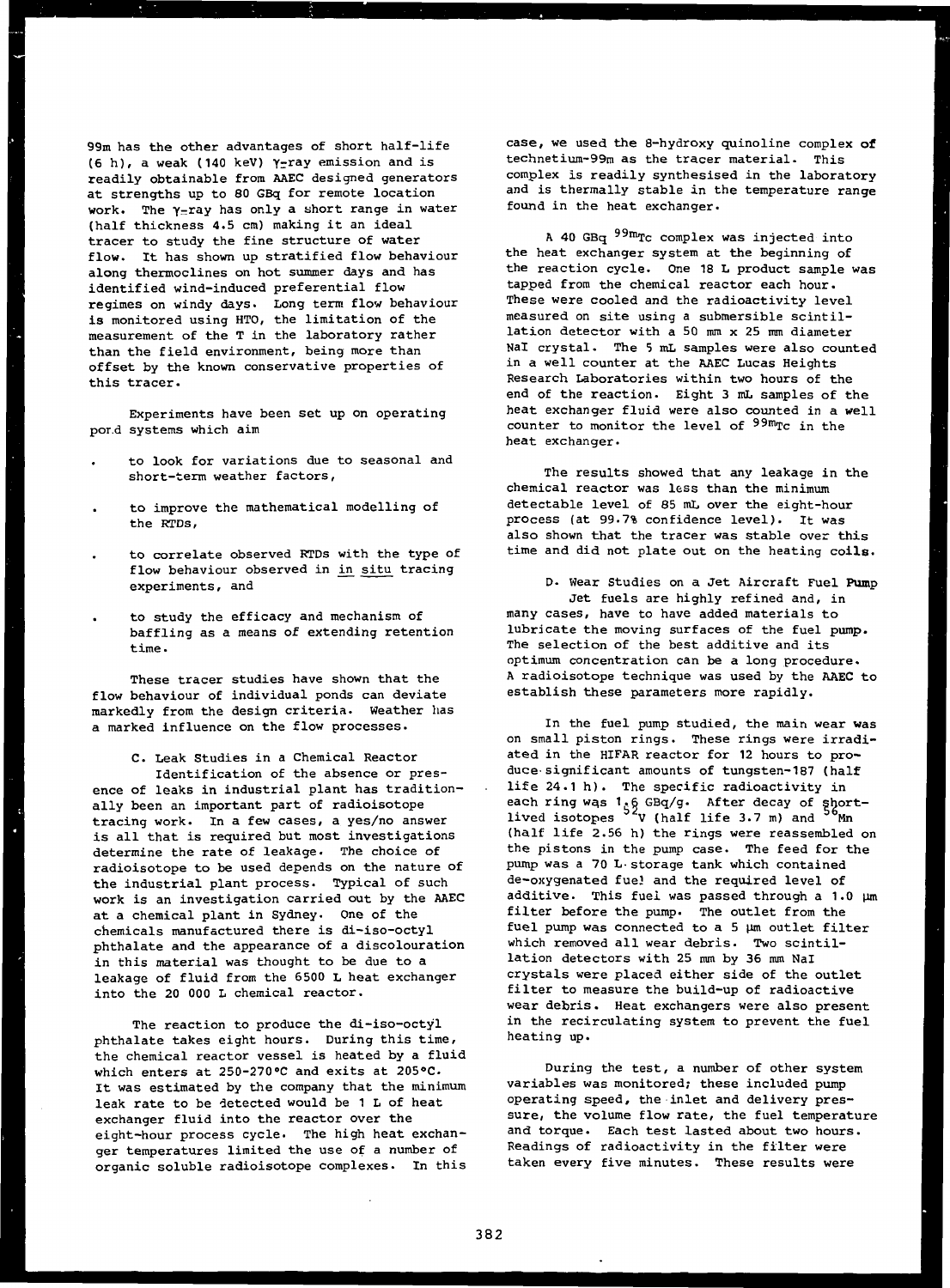187. corrected for background contribution, for William decay then plotted against time. The instan-<br>taneous wear rate was assumed to be proportional to the slope of the curve at a given time. Each test was run for 60 minutes once a steady wear rate had been established so that there could be rate had been established so that there could be an intercomparison between different test conditions.

The results from the experiments with the various base fuels and additives rapidly and clearly showed the comparative behaviour of the various components. The lubricating ability of the various additives could be compared and the optimum concentration determined. Additionally the persistence of the additive could also be investigated. Some additives were found to be rapidly washed off if a straight base fuel were substituted for the additive fuel whereas other additives were found to be quite persistent.

The utility of radioisotope techniques for assessment of wear in jet fuel pumps and the determination of optimum additive levels in the base fuel were readily shown. The radioisotope technique was at least ten times faster than the conventional assessment methods.

### COASTAL ENGINEERING STUDIES

is e

There has been a significant increase in interest in coastal engineering studies worldwide since continental shelf territorial rights were declared, and considerable research effort has been centred in the coastal, nearshore and continental shelf regions. In Australia, an average of \$760 million is spent annually on coastal work of which an average of \$220 million goes on capital works. Many of the problems are caused by either erosion or deposition of sediment, and quantitative field data (to prove existing sediment transport models or to provide an understanding of the basic morphological processes involved) are urgently required by engineers involved in oil and gas pipeline laying, sewage and industrial outfall design, harbour and port design and maintenance, coastal erosion control and estuarine siltation management.

### A. Navigation Channel Infill Study

The operating economics of modern bulk carriers demand that vessels be able to enter and leave ports at full capacity under most tidal conditions and that maintenance dredging operations to keep these channels open must not be excessive. At present, the main shipping channel for deep draught vessels entering and leaving the Port of Brisbane follows a long and complex path through Moreton Bay to avoid the extensive sand shoals that block the northern approaches. The Port of Brisbane Authority has proposed that a new channel be dredged which could provide an alternative and more direct access to the port. The new route would involve upgrading an existing tidal channel and constructing a shorter (3 km) section through a sand bar to link it with the open sea. An understanding of sand migration in the vicinity of this section is critical to the success or failure of the proposal.

In this region of the east coast of Australia, there is a northward movement of sand; e.g.  $5 \times 10^{-7}$  t of sand moves past the neighbouring Gold Coast each year. The shoals across the bay entrance are the result of this long-term movement. If however, sand is still passing through the shoals en route to beaches further north, it will cut across the proposed channel and cause infilling. A preliminary two-month experiment traced the movement of chromium-51 labelled sand injected close to the channel mid point. $3$  Movement of sand towards the northwest along the wave orthogonal was identified. This movement, driven by mass transport and wave asymmetry effects, is across both the tidal current direction and the channel alignment. It was calculated that the 3 km section would intercept 2.5 x  $10^2$ t of sand annually. Investigations over a wider area and for 12-month periods were carried out using iridium-192 labelled sediment. The direction of sand movement, particle velocities and depth of incorporation were similar to the earlier study in the inner regions of the sand bar whereas the outer regions had higher particle velocities', more rapid rates of incorporation and the direction of movement was southeast rather than northwest.

# B. Coastal Erosion Study

An investigation has been made of the movement of sand in and around sea-grass beds in Gulf St Vincent, near metropolitan Adelaide.<sup>4</sup> The area is experiencing beach erosion caused by die-back (~ 10%) of the stabilising weed beds. It is suspected that the introduction of sewage effluent into gulf waters 20 years ago initiated a die-back/erosion sequence in the sea-grass meadows whose matted rooted system stabilised the sea bed over hundreds of square kilometres of shallow (< '15 m) waters. Winter storms from the Great Australian Bight have extensively eroded the weakened beds and caused a deepening of some offshore zones. The resulting reduction in friction factors and damping effect has allowed waves of greater height to penetrate to the nearshore and beach zones causing erosion. In addition, increased sand mobility from an eroding area could be smothering an otherwise healthy bed elsewhere.

As well as implications for coastal management (predicted costs are \$1 million per annum) sea-grass loss, which is a world-wide problem, has important ecological consequences for Gulf St Vincent and elsewhere since sea-grasses provide a feeding ground and nursery for fish species and are the major primary producers within a detritus-based food chain.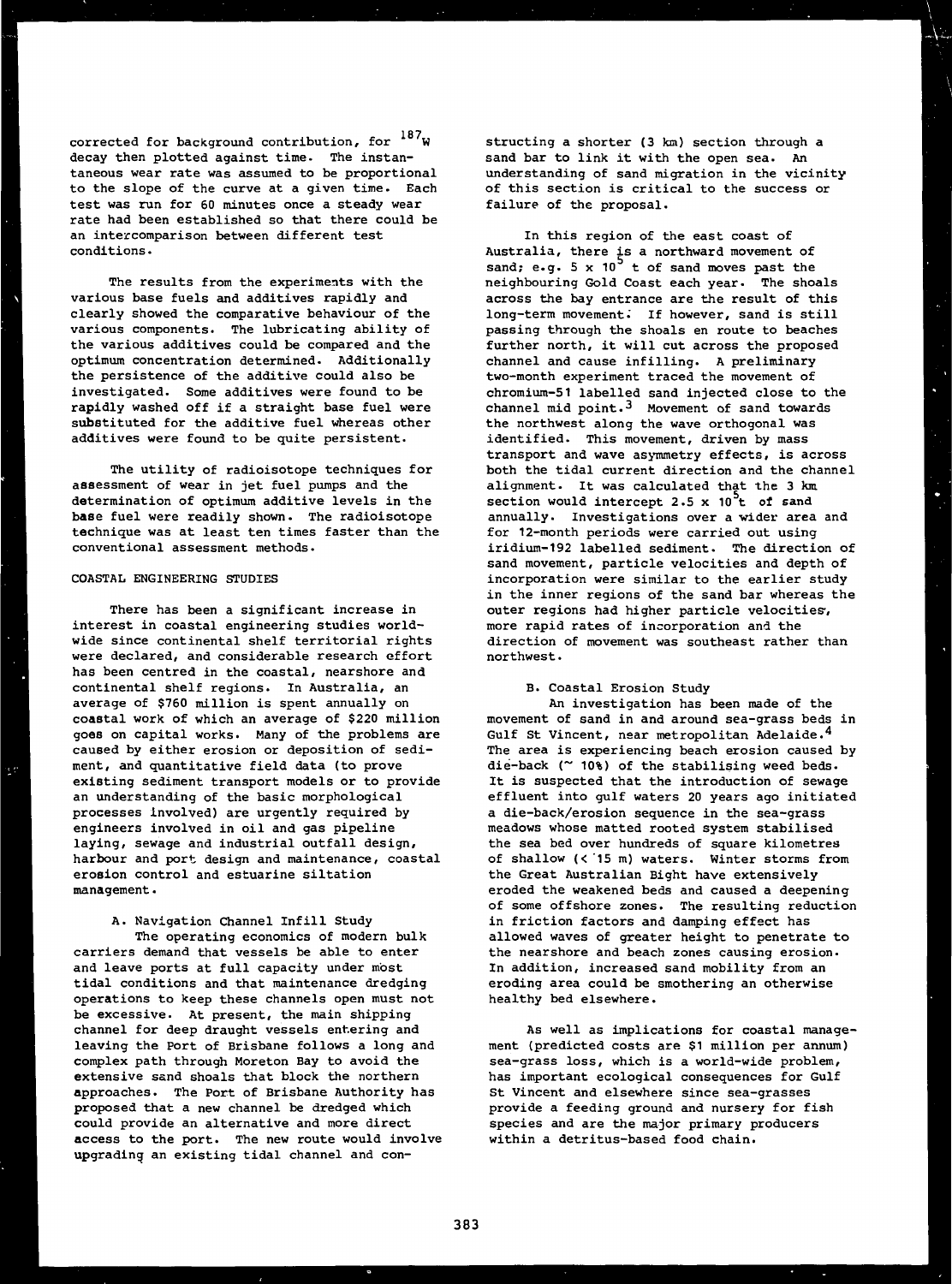Iridium-192 labelled glass was injected at four selected locations using an AAEC developed technique. The ''Ir labelled glass was delivered to the experimental site packed in serum vials. These vials were loaded into brass holders fitted with two electric detonators. Tne brass holders were lowered to a predetermined depth in the ocean and the detonators exploded breaking the serum vials and releasing the tracer. This procedure gives a goo. .11 '.5'  ${\tt lisversion}$  or the  $^{\ast\,\overline{\sigma}^{\,\prime}}$  In glass and alon provided in almost contamination free means of releasing the tracer.

The seabed monitoring of radioactivity is carried out using a submersible scintillation detector incorporating a 50 mm diameter by 25 mm long Nal crystal. The signal from the detector is fed to an AAEC designed field ratemeter and then recorded on a chart recorder. The radioactivity measurements are logged together with the boat position, which is got using state-ofthe-art electronic distance fixing equipment. The areal dispersion of the tracer can be calculated using this data. For quantitative studies it is necessary to measure how deep the tracer has been incorporated into the seabed and this is achieved by monitoring the seabed cores. In this study each location was monitored seven times with excellent results.

The experiment was designed to investigate sea-grass tolerance to sedimentary processes (smothering), to compare rates of movement in heavily and weakly grassed areas, and to compare migration rate and direction as a function of water depth and wave climate. The areas included a nearshore erosion gully in 4 m of water, an eroded sand patch surrounded by healthy beds and a healthy bed surrounded by extensive erosion, both in 7 m of water; and an area of partial grass cover on the seaward limit of the meadows in 15 m of water.

Subsequent sand migration at each site was monitored and four complete scans of each area were carried out aftor storms. The centroids of the labelled patches have been calculated and the initial mean particle velocity and direction determined in each case.

Results showed an expected northeasterly movement in the nearshore zone and a surprising southerly trend in the deeper zones. Wave and wind data recorded during the test indicate that most sand transport occurs during winter storms from the south-west originating in the Great Australian Bight.

## ENVIRONMENTAL STUDIES

### A. Tracing Existing Pollution

A company located at Burnie, Tasmania was discharging sulphuric acid waste containing 27 g  $L^{-1}$  iron through a 3 km pipeline into the ocean at a depth of 30 m. Because ferric

l.ydroxide contamination had been found on beaches adjacent to the plant, a study was commissioned to investigate whether the material discharged through the pipeline had given rise to this pollution.<sup>5</sup>

Ferric hydroxide on the seabed close to the pipeline was labelled with gold-193. Its dispersion was determined under calm and storm ^onditio-s. T: ial ar.\* wind-dri /en currents were measured and the cacillating wave u-nerated currents were calculated.

It was found that the agglomerated floe remained trapped in a stable seabed layer which spread slowly over the seabed when wind velocities were less than 15 m  $s^{-1}$ . When wind velocities exceeded this level, the wave generated oscillating currents 30 m below the ocean surface were strong enough to raise the floc into suspension. The direction of wind-driven current determined the direction of movement of this suspended floe. Tidal currents in this area were found to be negligible.

## B. Predicting Pollution Effects

Radioisotopes have been used to predict the behaviour of heavy metal components in effluents from proposed mining waste water re leises. This work has provided valuable information on the behaviour of these metals which assists in the design of effluent release structures and hence helps to minimise the impact of the effluent on the environment.

In two systems studied in the Northern Territory of Australia by the AAEC, two significant components of the waste water were said to be zinc and manganese. Studies were undertaken on the transport of both these heavy metals.<sup>6,7</sup> The radioisotopes of metals have, suitably long-lived isotopes; zinc-65 has a half-life of 243 days and manganese-54 has a half-life of 312 days. Both isotopes can be readily measured at very low levels, using Y-ray spectrometry. Cost factors for the isotopes dictated a different approach in the experimental design. The experiments using the expensive <sup>54</sup>Mn were undertaken over a more restrictive area than those with <sup>65</sup>Zn.

In the studies with zinc-65, the isotope was injected into the river flood-plain system at the proposed effluent release site. The injection was made at a steady rate over a period of 36 hours. This time enabled a quasisteady state condition to be established for the dispersion study and also minimised the tidal effects. Tritium, in the form of tritiated water (HTO) was injected with the zinc-65 so that the dispersion could be related to a conservative tracer. In the experiments 3700 GBq (100 Ci) HTO and 30 GBq (800 mCi)  $^{65}$ Zn were used.